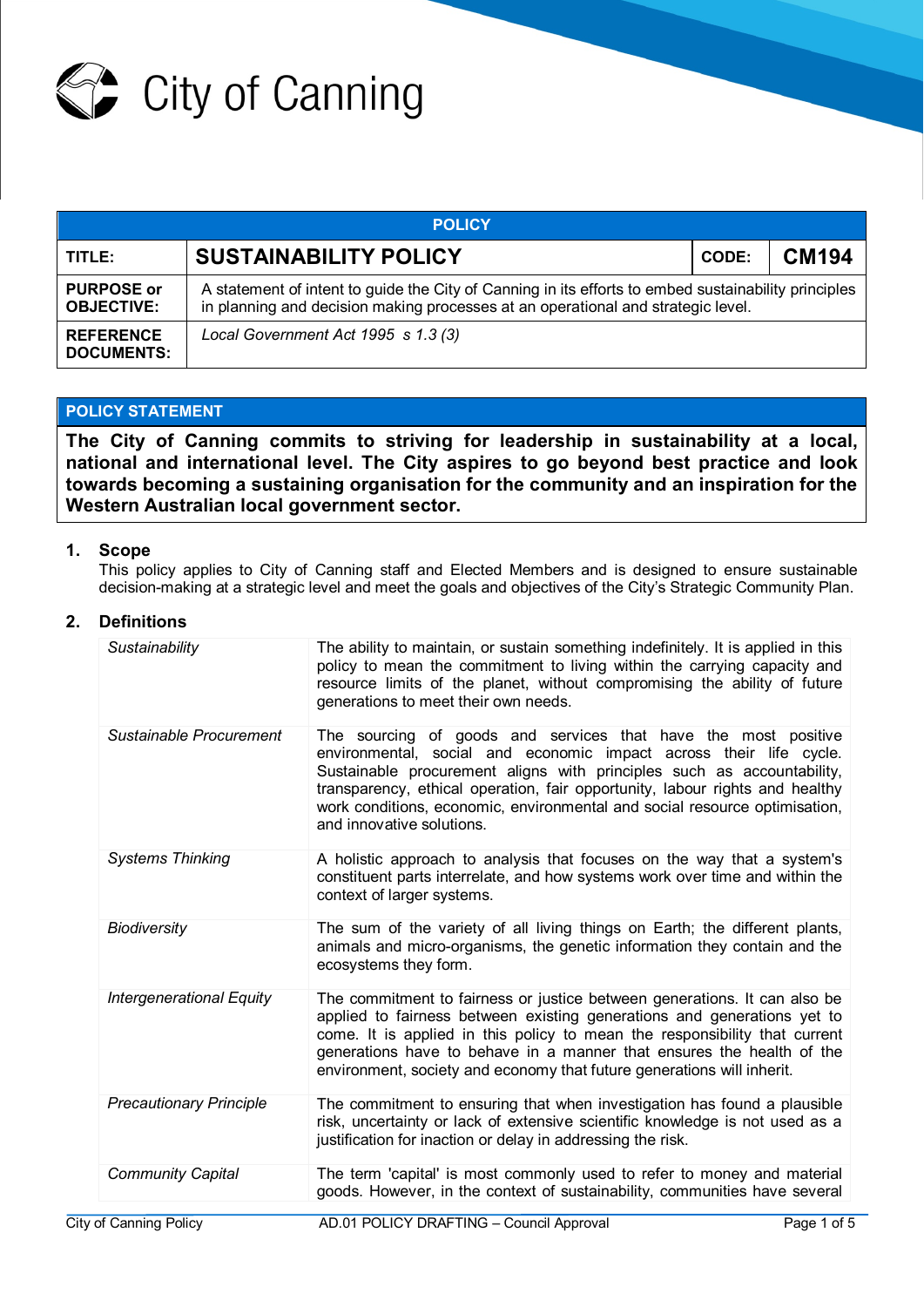

|                  | different types of capital that need to be considered - natural, human, social,<br>and built capital. Together, these types of capital are referred to as<br>community capital. All four types of capital are necessary for communities to<br>function. All four types of capital need to be managed by a community. All<br>four types of capital need to be cared for, nurtured and improved over time.                                                                                                                |
|------------------|-------------------------------------------------------------------------------------------------------------------------------------------------------------------------------------------------------------------------------------------------------------------------------------------------------------------------------------------------------------------------------------------------------------------------------------------------------------------------------------------------------------------------|
| Circular Economy | An economic system where products and services are traded in closed<br>loops or 'cycles' rather than in a linear 'take-make-waste' system. A circular<br>economy is characterised as an economy which is regenerative by design,<br>with the aim to retain as much value as possible of products, parts and<br>materials. It entails the gradual decoupling of economic activity from the<br>consumption of finite resources, and designing waste out of the system,<br>building economic, natural, and social capital. |

## **3. Policy Background**

There are significant policy drivers for sustainability in Australia and beyond, and the City of Canning strives to meet these commitments and where possible, exceed them.

### **The Local Government Act 1995**

In 2004 the *Local Government Act 1995* was amended to deal with a range of matters including provisions to incorporate sustainability into the content and intent of the legislation. Section 1.3 (3) of the Act now states that:

*In carrying out its functions a local government is to use its best endeavours to meet the needs of current and future generations through an integration of environmental protection, social advancement and economic prosperity.*

### **Legislation**

There are also a broad range of legislative drivers in the form of Acts of Parliament, Regulations and Policy, at both a state and federal level, which have a direct relationship to the sustainable delivery of local government services.

### **4. Policy Commitments**

The City of Canning is committed to becoming a leader in sustainability. The City makes the following eight commitments to embedding sustainability in decision-making processes across its strategic functions:

# **1. A commitment to innovation, leadership and continual improvement.**

Apply systems thinking, agility and continual learning to respond to rapid innovation in sustainable technology and strive to achieve the City's Smart City Vision.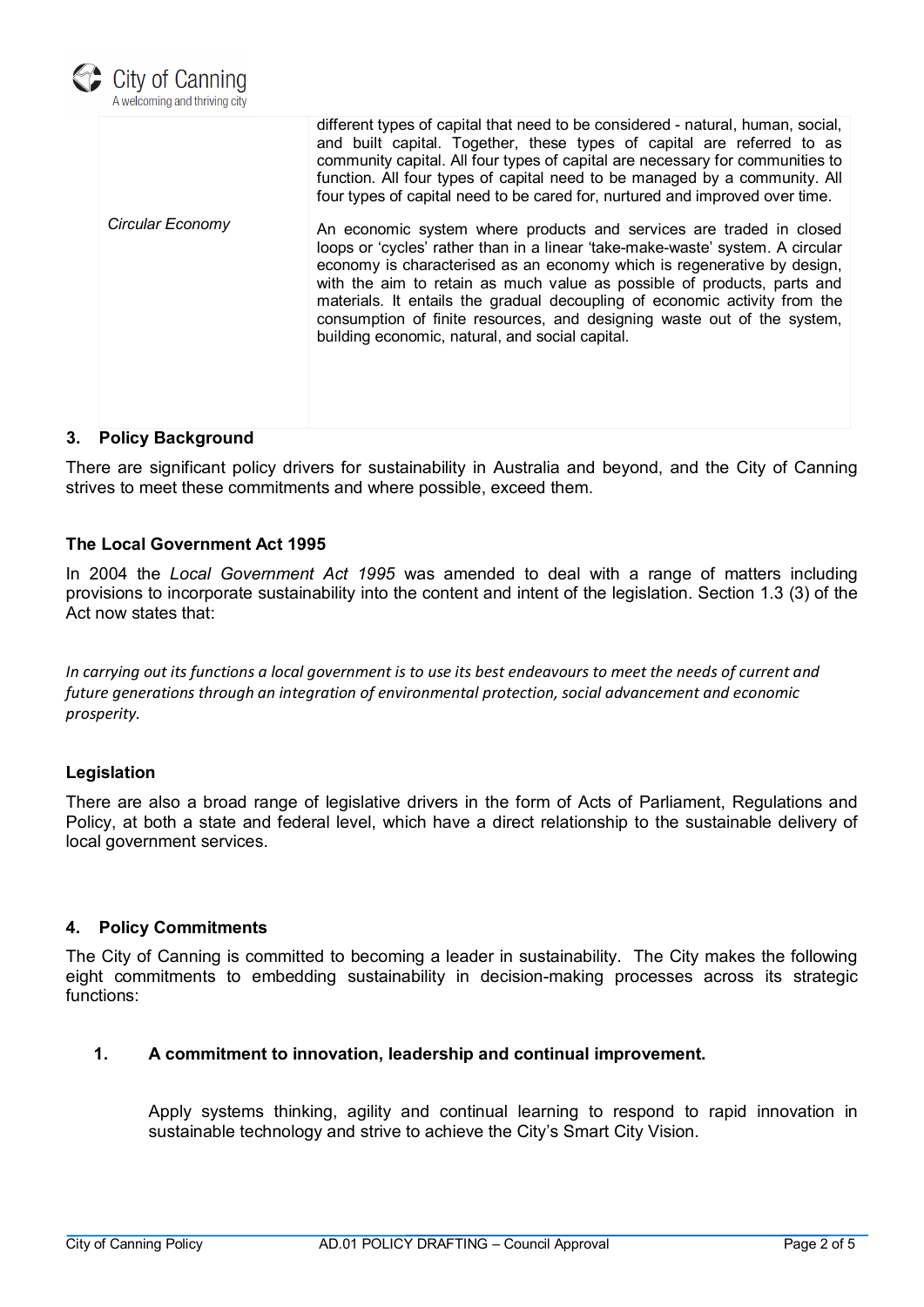

Stay abreast of global trends and model innovation in policy and practice and take a key role in advocacy around reducing the policy, regulatory and financial barriers to accessing innovative sustainability solutions.

Lead by example and empower employees and community to take a shared leadership approach to sustainability challenges and opportunities.

# **2. A commitment to intergenerational equity.**

Acknowledge the City's responsibility to both current and future generations of our community, and for impacts on communities beyond our boundaries.

Ensure that the City's policies and practices endeavour to meet the needs of the present without compromising future generations' ability to meet their own needs.

### **3. A commitment to responsible resource management and impact reduction.**

Acknowledge the interdependence of economic, social and environmental issues in decisionmaking, planning and procurement processes.

Acknowledge and address the significant cumulative, whole-of-life impact of local government procurement, operations, consumption and waste management.

Measure, monitor, evaluate and regularly communicate progress in impact reduction and improvements in sustainability against a set of agreed organisational and community sustainability targets.

### **4. A commitment to climate responsive urban development.**

Undertake land-use planning that takes an integrated, transit-oriented design approach to facilitate accessibility, mobility and appropriate local economic growth.

Integrate green infrastructure into the built and natural landscape to future-proof the City against potential impacts of climate change; including heat island effect, water management and drainage infrastructure pressures, energy and fuel poverty and mental and physical health impacts.

Build, maintain and improve our City facilities and assets to ensure operational efficiency and reduce the impact of current and future operations, and ensure their optimal operation by City staff and community users through appropriate education and support.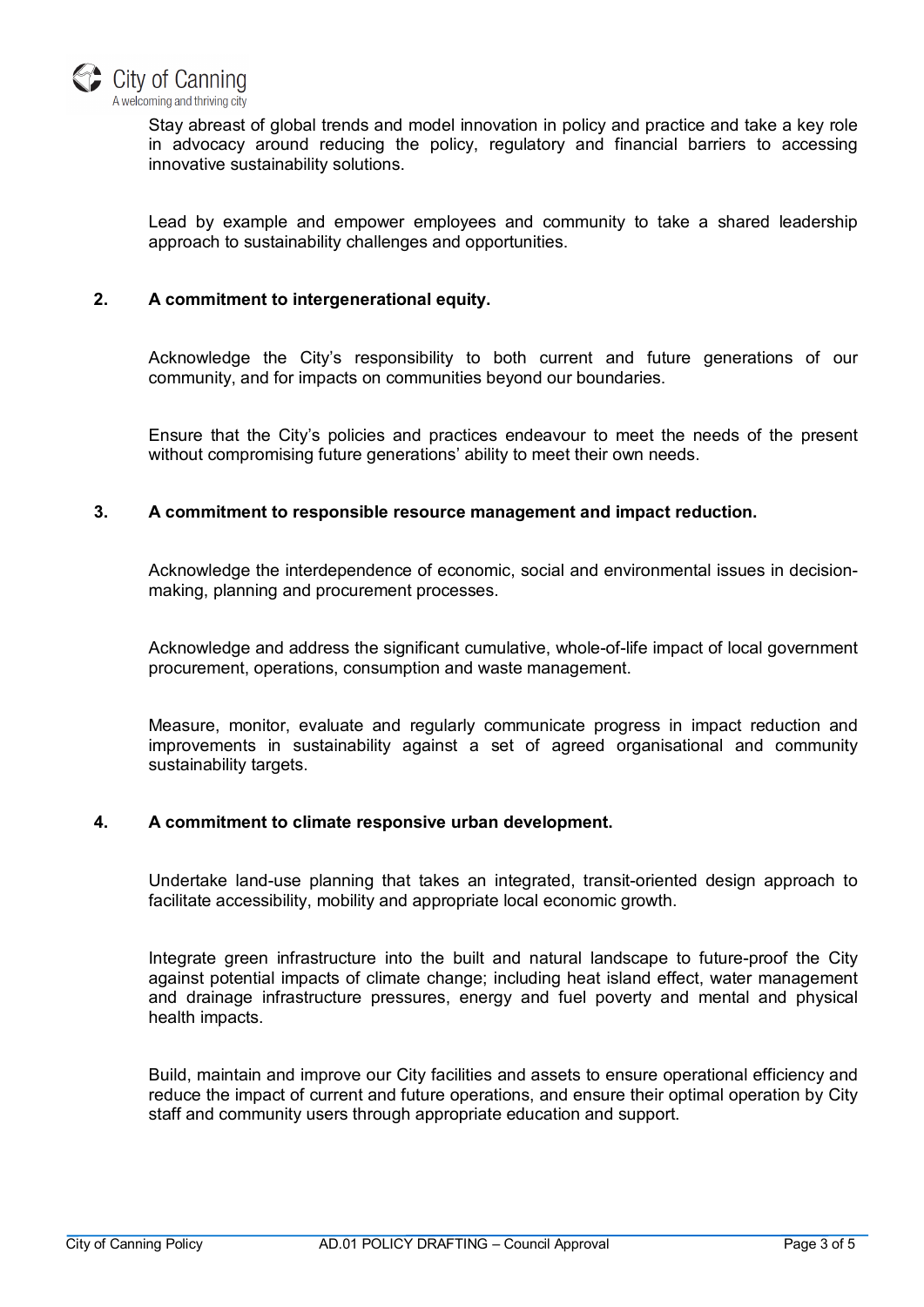

# **5. A commitment to protecting environmental integrity and biodiversity.**

Acknowledge that the City's unique biodiversity and ecological systems have intrinsic worth beyond their value as a community amenity or economic resource, and play an essential role in the cultural, spiritual, mental and physical health of our employees and community.

Protect, conserve and enhance our natural environment through active environmental stewardship and responsible natural resource management.

## **6. A commitment to building community capital, social sustainability and a thriving local economy.**

Support the development of healthy, thriving and sustainable local economies, and strive to embrace a circular economic model that looks beyond the linear 'take-make-waste' paradigm.

Recognise our potential to influence the local and the broader economy, and work with our supply chains and contractors to ensure our economic impact is more sustainable over time.

Support and nurture local innovation and social entrepreneurship to enable sustainable economic development that prioritises the creation of local employment opportunities.

# **7. A commitment to risk mitigation, evidence-based governance and observing the precautionary principle.**

Acknowledge that not addressing sustainability considerations in decision-making, project planning and practice may present risks to the City and / or to future communities.

Integrate sustainability risk management into decision-making; assessing potential legal, compliance, financial, productivity, and reputational risks against social, environmental and economic objectives.

Apply the precautionary principle to mitigate threats of serious or permanent harm to the environment or society; take account of all available evidence to reduce risk to the City and the community; and avoid using uncertainty as a justification for not addressing risks adequately or in a timely manner.

### **8. A commitment to developing partnerships and increasing participation in local, state, national and international sustainability opportunities.**

Acknowledge that the City cannot be sustainable in isolation from the places and people around it. Sustainability issues are often complex and interdependent, and can benefit from multiple perspectives and approaches.